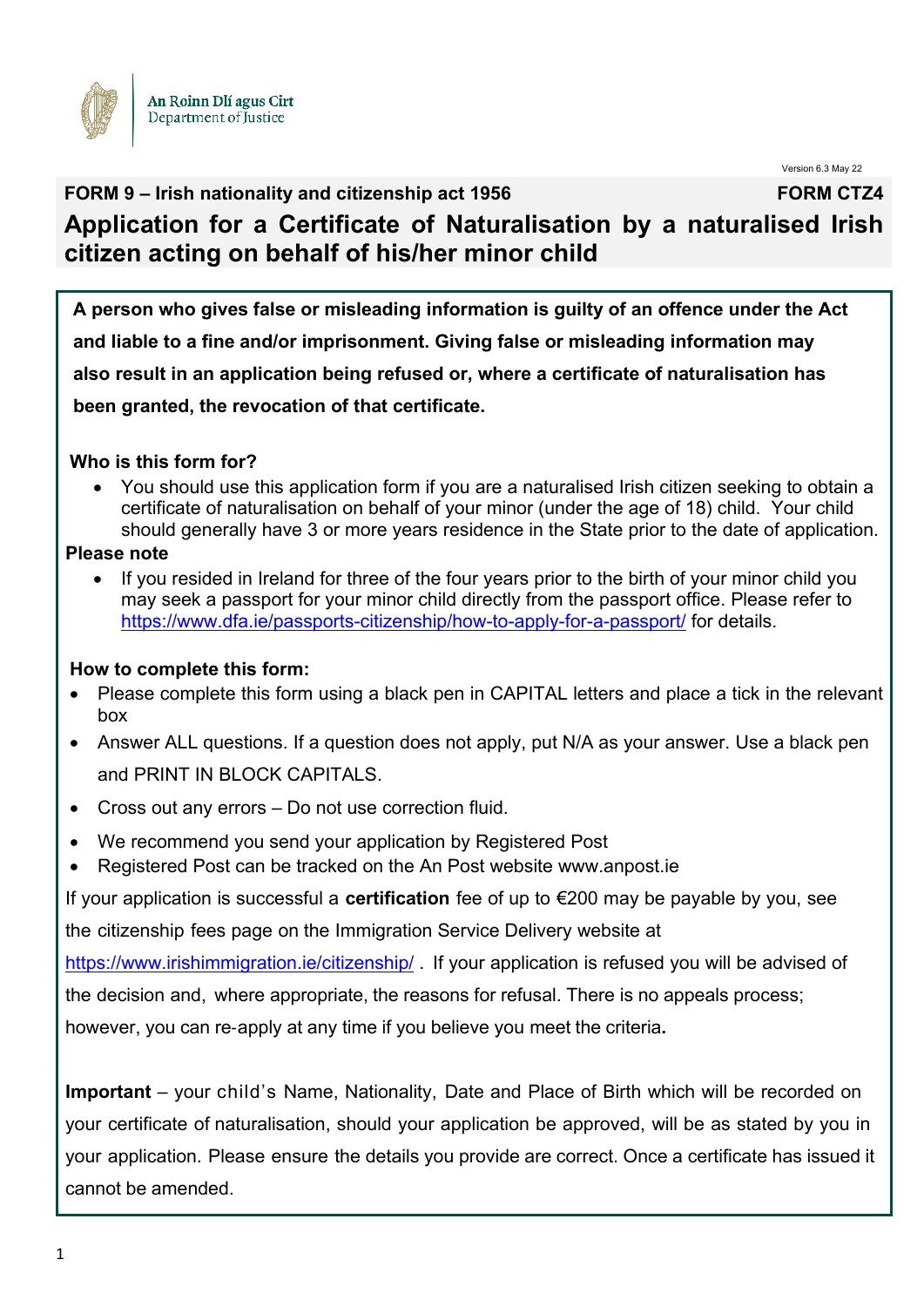# **Important** ‐ **please note the following points:**

Naturalisation is a privilege and not a right. The onus is on each applicant to disclose all information and evidence to help demonstrate that he or she satisfies the conditions for a certificate of naturalisation, including being of good character. The Minister is not obliged to give advance notice of adverse information of which the applicant is already aware. Should adverse information come to light in the course of the processing of the application which the applicant could reasonable foresee could be taken into account, the Department will not correspond with the applicant on the matter. However, such information will be taken into consideration in the decision making process.

You should be aware that citizenship legislation requires the publication of details of all persons granted a certificate of naturalisation, including name, address and date of issue of the certificate of naturalisation, in the official journal 'Iris Oifigiúil'. This is a legal requirement, there are no exceptions.

Applications where the applicant has a case pending in the court system will not be processed until the matter is concluded. Therefore do not submit an application for naturalisation until the case is closed.

**Please note:** Section 15 (3) of the Irish Nationality and Citizenship Act 1956, as amended, defines "applicant", in relation to an application for a certificate of naturalisation by a minor, as being the parent or guardian of, or person who is in loco parentis to, the minor.

# **Please post the fully completed form, fee and all required documentation to:**

Citizenship Applications (Minor) Immigration Service Delivery Department of Justice Rosanna Road Tipperary Town Ireland E34 N566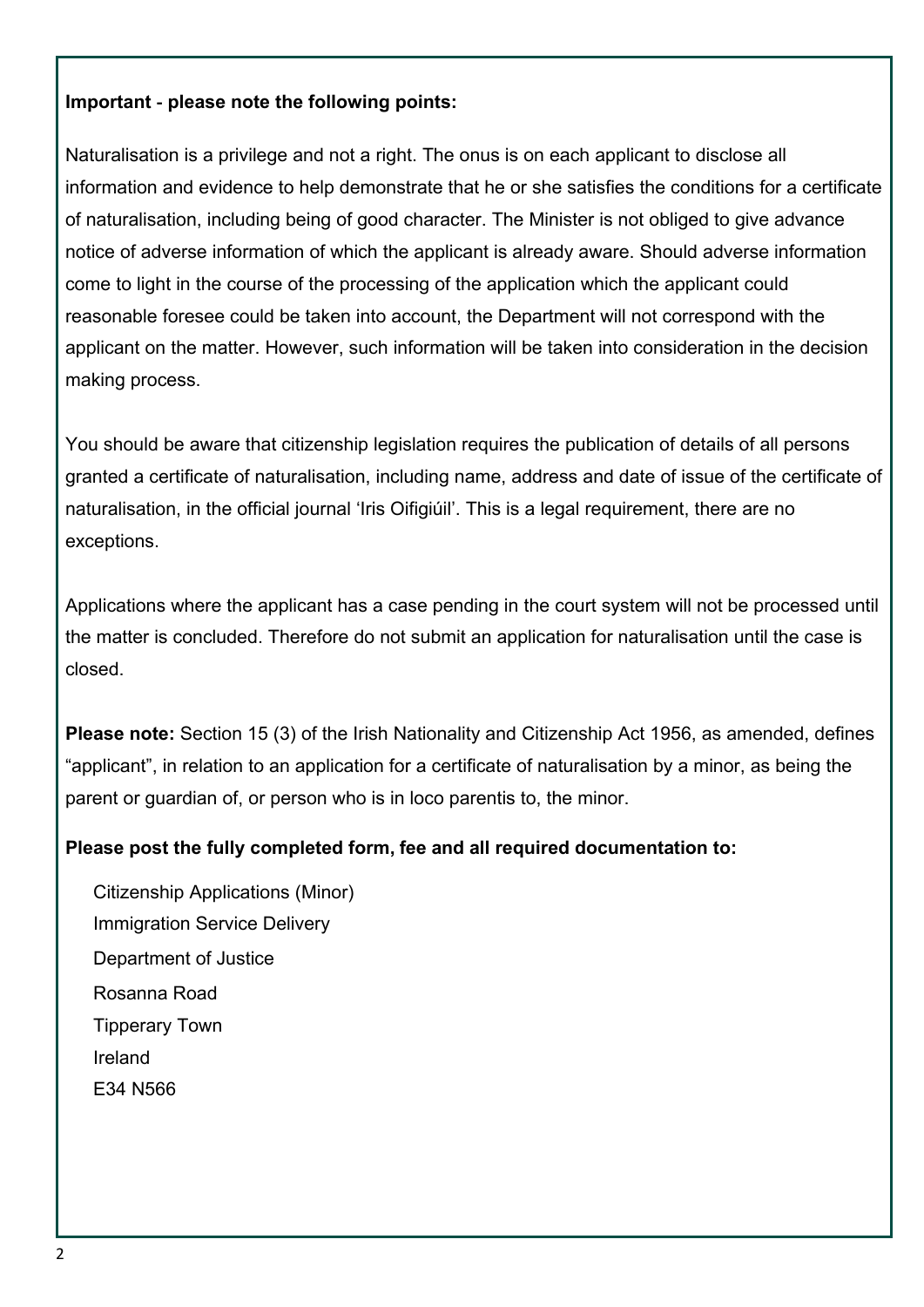# **Data privacy notice**

1. The data you provide in this form is collected by Immigration Service Delivery (ISD), a part of the Department of Justice. The data controller for the information you provide is the Department of Justice. The data controller's contact details are: Citizenship Division, Immigration Service Delivery, the Department of Justice, 13 – 14 Burgh Quay, Dublin 2, D02 XK70.

2. You can contact the Data Protection Officer for the Department of Justice by writing to: The Data Protection Officer, the Department of Justice, 51 St. Stephen's Green, Dublin 2, D02 HK52. Or by email – [dataprotectioncompliance@justice.ie](mailto:dataprotectioncompliance@justice.ie)

3. We will use the personal data you provide in this form for the following purposes:

- 1. Assessing your eligibility for this application
- 2. Verifying your identity
- 3. We may also use the personal data you provide in this form and in associated correspondence as part of any future considerations regarding your immigration or citizenship status.

4. We collect and process this data in order to comply with our legal obligations or to perform tasks in the public interest. The specific basis for collecting and processing this data is as follows:

- 1. Irish Nationality and Citizenship Act 1956, as amended (Part III) Naturalisation.
- 2. To fulfil the function of the Minister for Justice, granting a certificate of naturalisation to applicants that satisfy the statutory conditions as set out in Section 15 of the Irish Nationality and Citizenship Act 1956, as amended, as designated in the Ministers and Secretaries Act 1924 (as amended)
- 3. We are obliged to collect and process this data in order to perform a task which fulfils an important public interest. The public interest includes ensuring the effective and efficient operation of the immigration services of Ireland.
- 4. To protect the integrity of the immigration process and to ensure that the statutory provisions of the Irish Nationality and Citizenship Act 1956 are complied with.

5. The personal data provided here will be stored securely in Immigration Service Delivery's databases and the Garda National Immigration Bureau's databases. It may be shared, if necessary, with the following third parties:

- 1. The Department of Foreign Affairs
- 2. An Garda Síochana / UK Border Agency
- 3. Department of Social Protection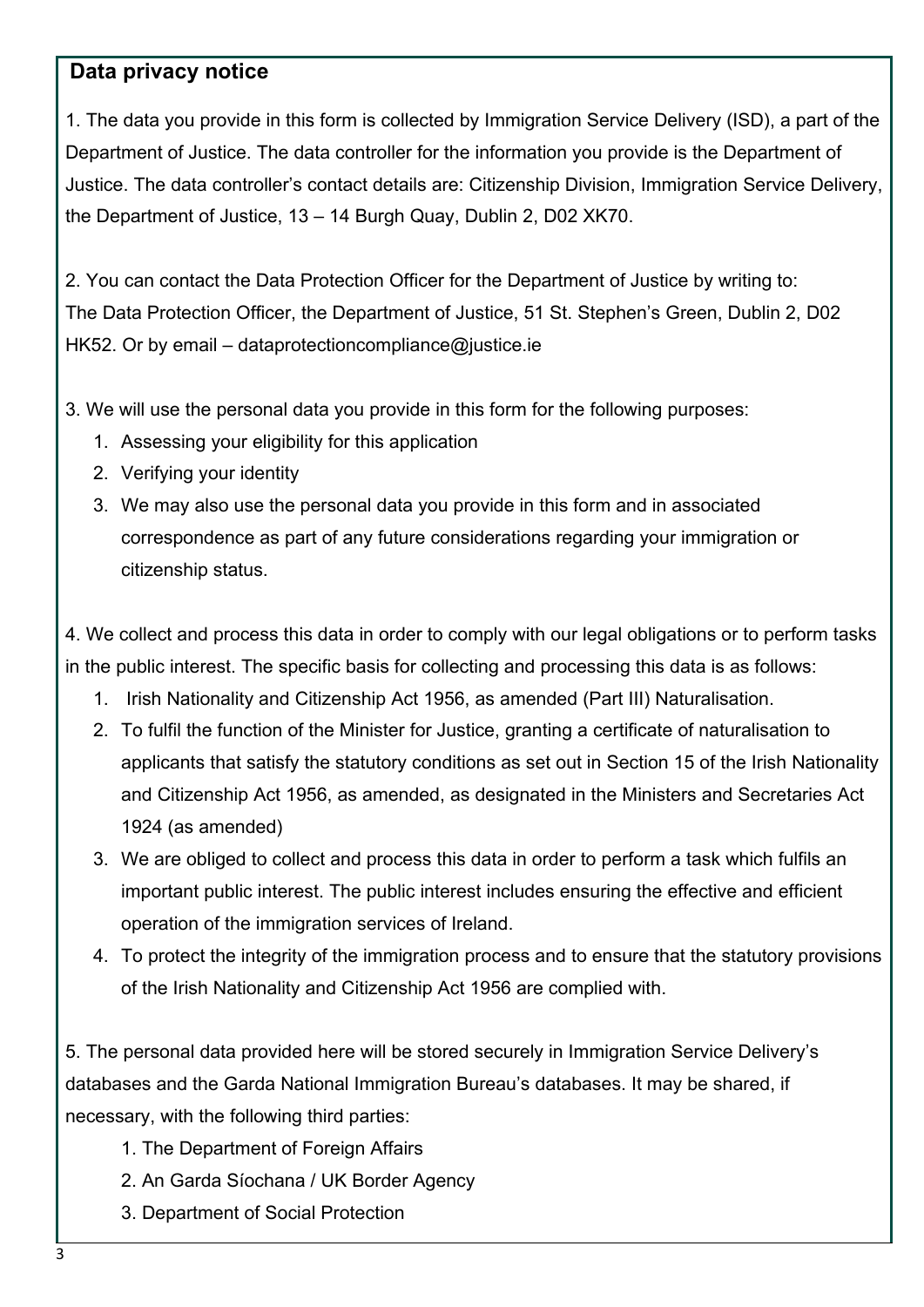- 4. Department of Children and Youth Affairs
- 5. Health Services and TUSLA
- 6. Other government departments and agencies

6. This data may be retained until Immigration Service Delivery can be sure that you will have no further contact with the immigration services. This is an indeterminate period as your immigration history in the State may span a full lifetime. It will be referred thereafter to the Director of National Archives for appraisal under the National Archives Act 1986.

7. The personal data you provide in this form is necessary for us to determine if you meet the criteria for this scheme. If you do not provide this data, your application for this scheme cannot be processed.

8. You have the right to request access to, and a copy of, your personal data that we process. You can do this by filling in a Subject Access Request form, available at [http://www.justice.ie/en/JELR/Pages/Data\\_Protection](http://www.justice.ie/en/JELR/Pages/Data_Protection) or from any Department of Justice Public Office, and forwarding it to [subjectaccessrequests@justice.ie](mailto:subjectaccessrequests@justice.ie) or by post to the Department of Justice Data Protection Officer at the address below. You may be required to verify your identity before we send the information to you.

9. You have the right to request us to rectify any errors in your data or to erase your data, as well as to seek a restriction of the processing of your data or to object to the processing of your data in certain circumstances. To do this you should write to Citizenship Division, Immigration Service Delivery, the Department of Justice, 13 – 14 Burgh Quay, Dublin 2, D02 XK70 explaining what errors need to be rectified or erased or your reasons for seeking the restriction of, or objecting to, the processing.

10. You have a right to lodge a complaint with the Data Protection Commission if you believe your personal data is being processed by us unlawfully. Information about how to make a complaint can be found on [www.dataprotection.ie.](http://www.dataprotection.ie/)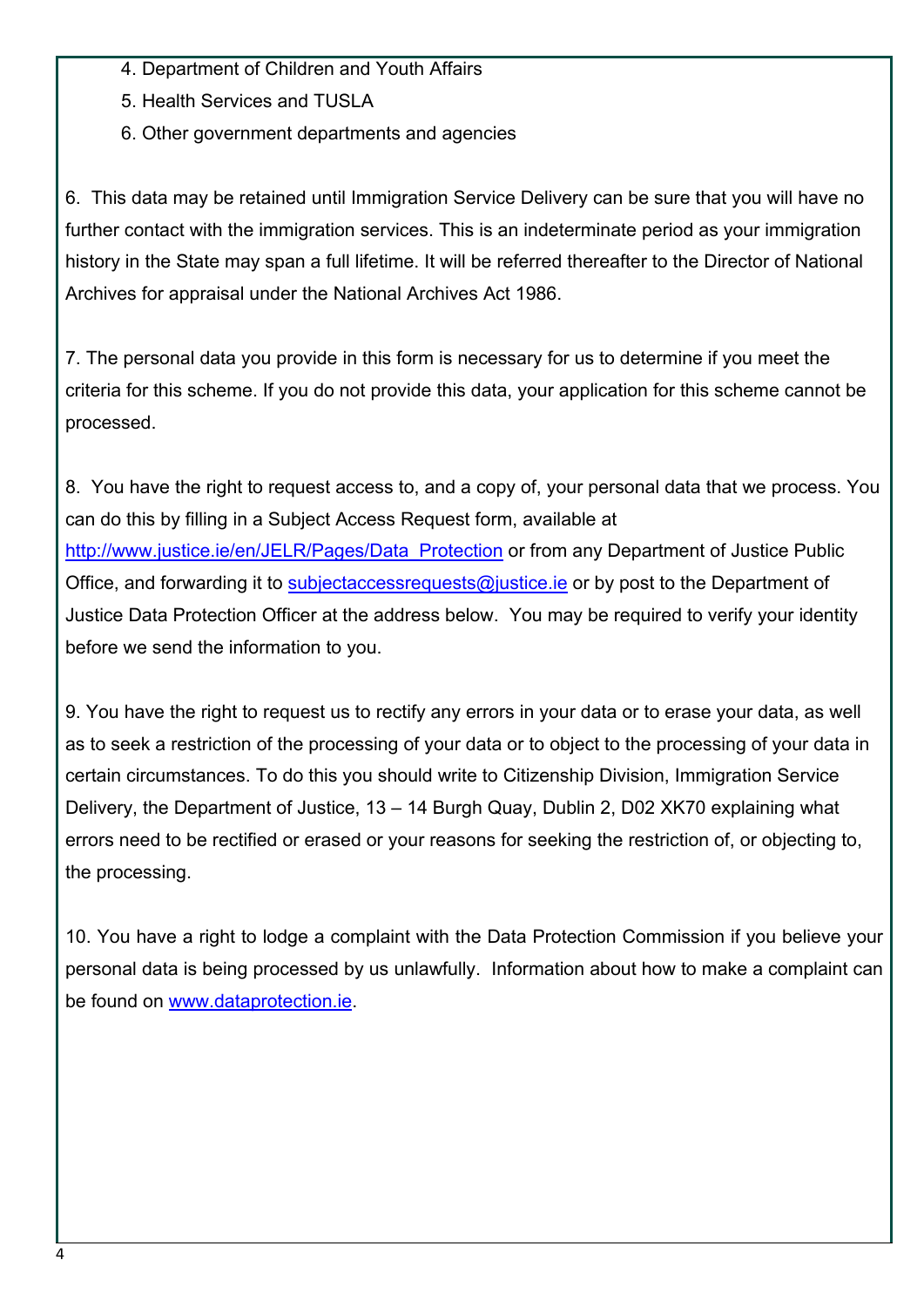# **Parental consent**

If your minor child is aged 16 years or more on the date of your application on their behalf, your minor child will be vetted by the National Vetting Bureau. Please complete the following consent. Please note that reports are obtained from An Garda Síochána and may be obtained from other Government Departments and other agencies. Failure to disclose any material matter will adversely affect this application and may also affect future applications for up to 10 years. Even if you do not believe a matter to be material or you believe it to be "spent", it is important to disclose it.

**Name of minor child** (as shown in passport)

**Irish Residence Permit (GNIB) Number** 

**Are you aware of any information that the Minister should be aware of in the context of forming a judgement as to the good character of the minor applicant? If so, please provide details below and continue on a separate sheet if necessary.** 

**Print Name**

being the Parent / Guardian of the person to whom the particulars above relate, consent for the National Vetting Bureau to conduct vetting in respect of the above named minor in accordance with the National Vetting Bureau (Children and Vulnerable Persons) Acts 2012 to 2016.

**Parent / Guardian signature**

**Date D** D D  $\vee$  M M  $\vee$  M  $\vee$  M  $\vee$  M

I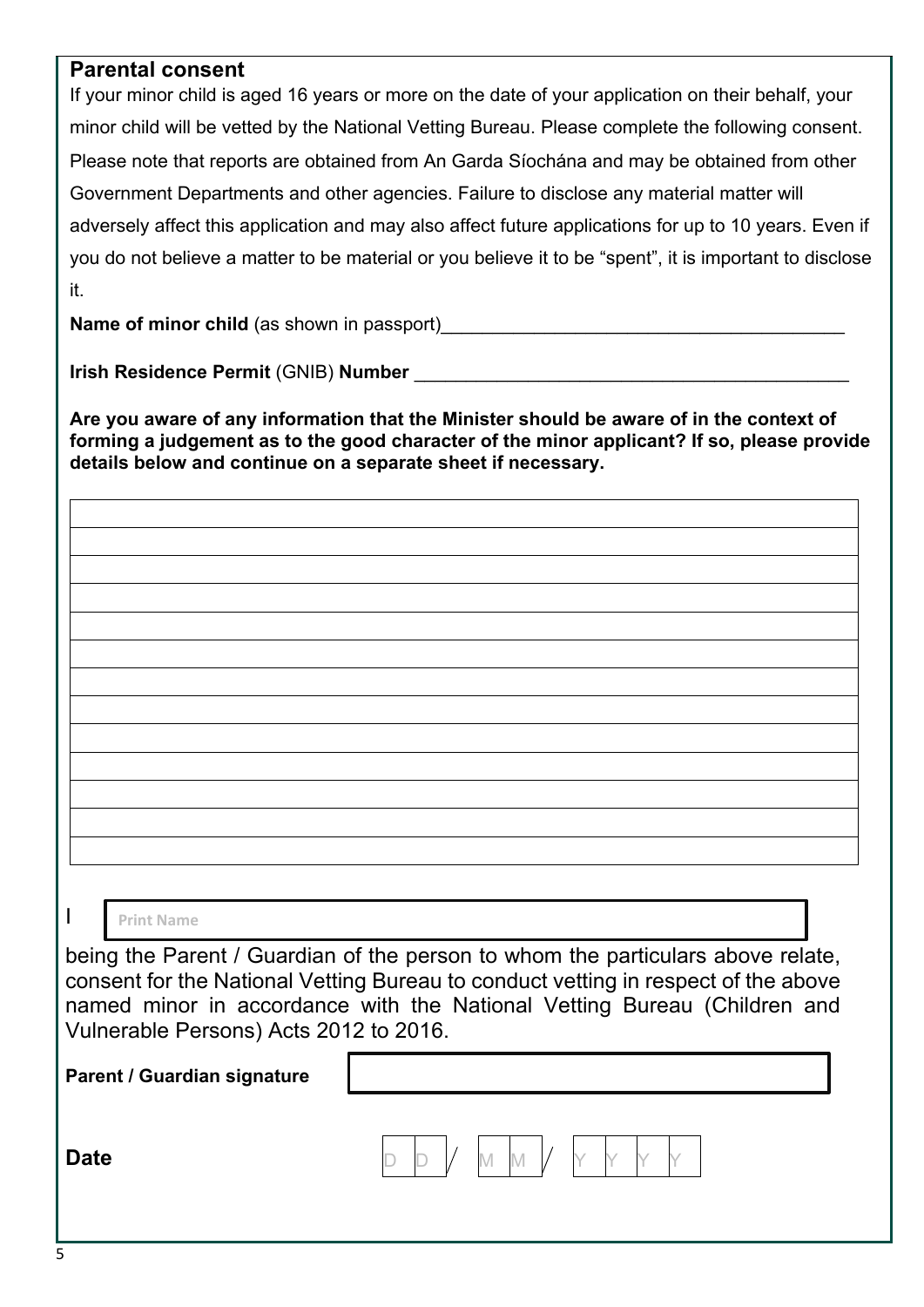

Version 6.3 May 22

# **Form 9 – Irish nationality and citizenship Act 1956 FORM CTZ4**

# **Application for a Certificate of Naturalisation by a naturalised Irish citizen acting on behalf of his/her minor child**

#### **Please note before completing the form:**

Ensure that the information you provide is true, correct and complete.

WARNING: Giving an untrue answer in this form is an offence.

Section 29A of the Irish Nationality and Citizenship Act 1956, as amended provides that a person who knowingly or recklessly makes a declaration under this Act, or a statement for the purposes of any application under this Act that is false or misleading in any material respect, shall be guilty of an offence and shall be liable on summary conviction to a fine now exceeding €3,000 or imprisonment for a term not exceeding 12 months, or to both, or on conviction on indictment to a fine not exceeding €50,000 or imprisonment for a term not exceeding 5 years, or both.

A certificate of naturalisation may be revoked if the certificate was procured by fraud, misrepresentation, (whether innocent or fraudulent), or concealment of material facts.

# **Section 1 Naturalised parent's details**

In this section, you will need to provide some personal details about yourself as the person making the application.

## **1.1 Full Name**

|  |  | Forename(s) (as shown in passport) |  |  |  |  |  |  |  |  |  |  |
|--|--|------------------------------------|--|--|--|--|--|--|--|--|--|--|
|  |  |                                    |  |  |  |  |  |  |  |  |  |  |
|  |  | Surname(s) (as shown in passport)  |  |  |  |  |  |  |  |  |  |  |
|  |  |                                    |  |  |  |  |  |  |  |  |  |  |

## **1.2** Date of birth



#### **1.3** Place and country of birth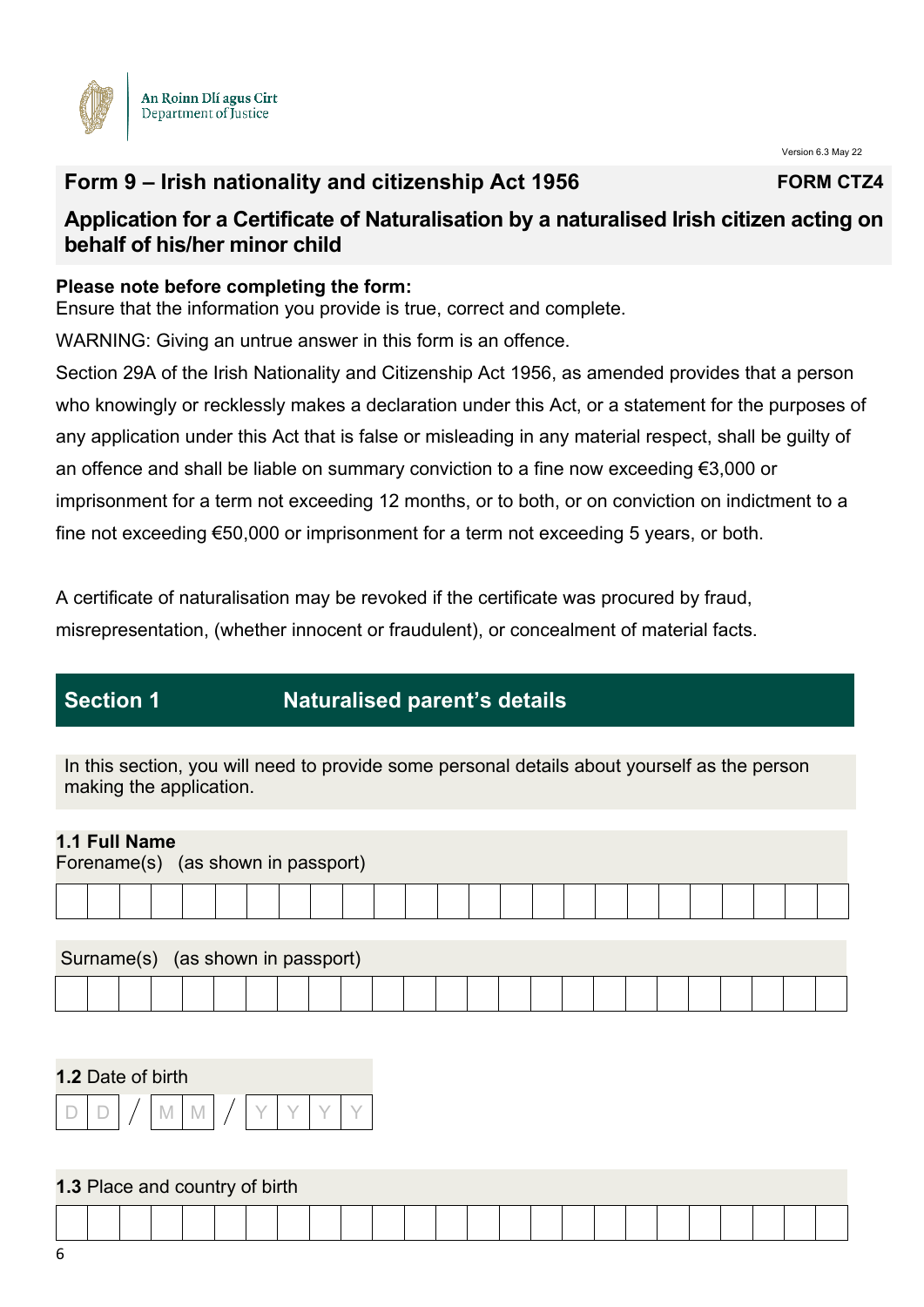|--|--|--|--|

| <b>1.5</b> Date of naturalisation |  |  |                      |  |  |
|-----------------------------------|--|--|----------------------|--|--|
|                                   |  |  | $/$ MM/ <sup>+</sup> |  |  |

#### **1.6** Person identity number ( This is specified on all correspondence issued by Immigration Service Delivery since October 2011)

# **Section 2 Minor's Details**

In this section, you will need to provide some details about the person (minor) on whose behalf you are making the application.

| 2.1 Forename(s)                               |      |   |   |  |   |   |   |        |  |  |  |       |  |  |  |  |
|-----------------------------------------------|------|---|---|--|---|---|---|--------|--|--|--|-------|--|--|--|--|
|                                               |      |   |   |  |   |   |   |        |  |  |  |       |  |  |  |  |
|                                               |      |   |   |  |   |   |   |        |  |  |  |       |  |  |  |  |
| 2.2 Surname(s)                                |      |   |   |  |   |   |   |        |  |  |  |       |  |  |  |  |
|                                               |      |   |   |  |   |   |   |        |  |  |  |       |  |  |  |  |
| 2.3 Mother's birth surname                    |      |   |   |  |   |   |   |        |  |  |  |       |  |  |  |  |
|                                               |      |   |   |  |   |   |   |        |  |  |  |       |  |  |  |  |
|                                               |      |   |   |  |   |   |   |        |  |  |  |       |  |  |  |  |
| 2.4 Place and country of birth of minor child |      |   |   |  |   |   |   |        |  |  |  |       |  |  |  |  |
|                                               |      |   |   |  |   |   |   |        |  |  |  |       |  |  |  |  |
| 2.5 Date of birth                             |      | M | M |  | Υ | Y | Y |        |  |  |  |       |  |  |  |  |
| 2.6 Gender $(\checkmark)$                     |      |   |   |  |   |   |   |        |  |  |  |       |  |  |  |  |
|                                               | Male |   |   |  |   |   |   | Female |  |  |  | Other |  |  |  |  |
| 2.7 Present nationality                       |      |   |   |  |   |   |   |        |  |  |  |       |  |  |  |  |
|                                               |      |   |   |  |   |   |   |        |  |  |  |       |  |  |  |  |
|                                               |      |   |   |  |   |   |   |        |  |  |  |       |  |  |  |  |
| 2.8 PPS Number (if they have one)             |      |   |   |  |   |   |   |        |  |  |  |       |  |  |  |  |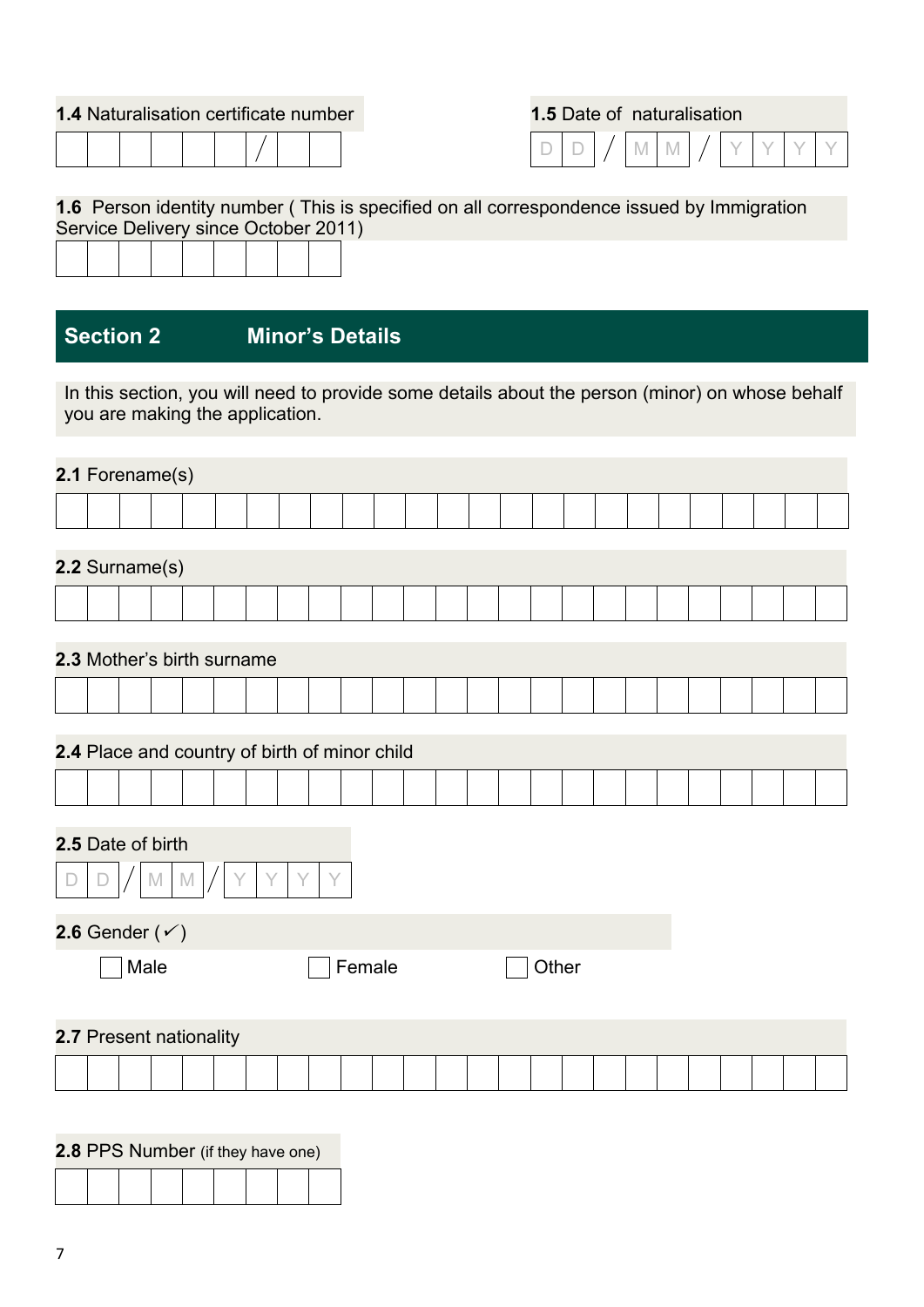**2.9** Person identity number ( This is specified on all correspondence issued by Immigration Service Delivery since October 2011)

**2.10** Does your minor child have refugee status? $(\check{\phantom{a}})$ 

 $\Box$  Yes  $\Box$  No

Please supply a copy of the letter confirming Refugee Status if appropriate

**Please supply a photocopy of your minor child's original Civil Birth Certificate that has been certified to be a true copy of the original by a notary public, commissioner for oaths, peace commissioner or solicitor.**

# **Section 3 Residential address (parent/guardian and minor)**

In this section, you will need to provide details of the current address at which you and your child reside.

# **3.1** Current address

| Eircode |  |  |  |
|---------|--|--|--|
|         |  |  |  |

# Date you started living at this address



# **3.2** Email



**3.3** Phone (day time)

| <b>3.4 Phone (evening)</b> |  |  |  |  |  |
|----------------------------|--|--|--|--|--|
|                            |  |  |  |  |  |

|  | <b>3.5 Phone (mobile)</b> |  |  |
|--|---------------------------|--|--|
|  |                           |  |  |

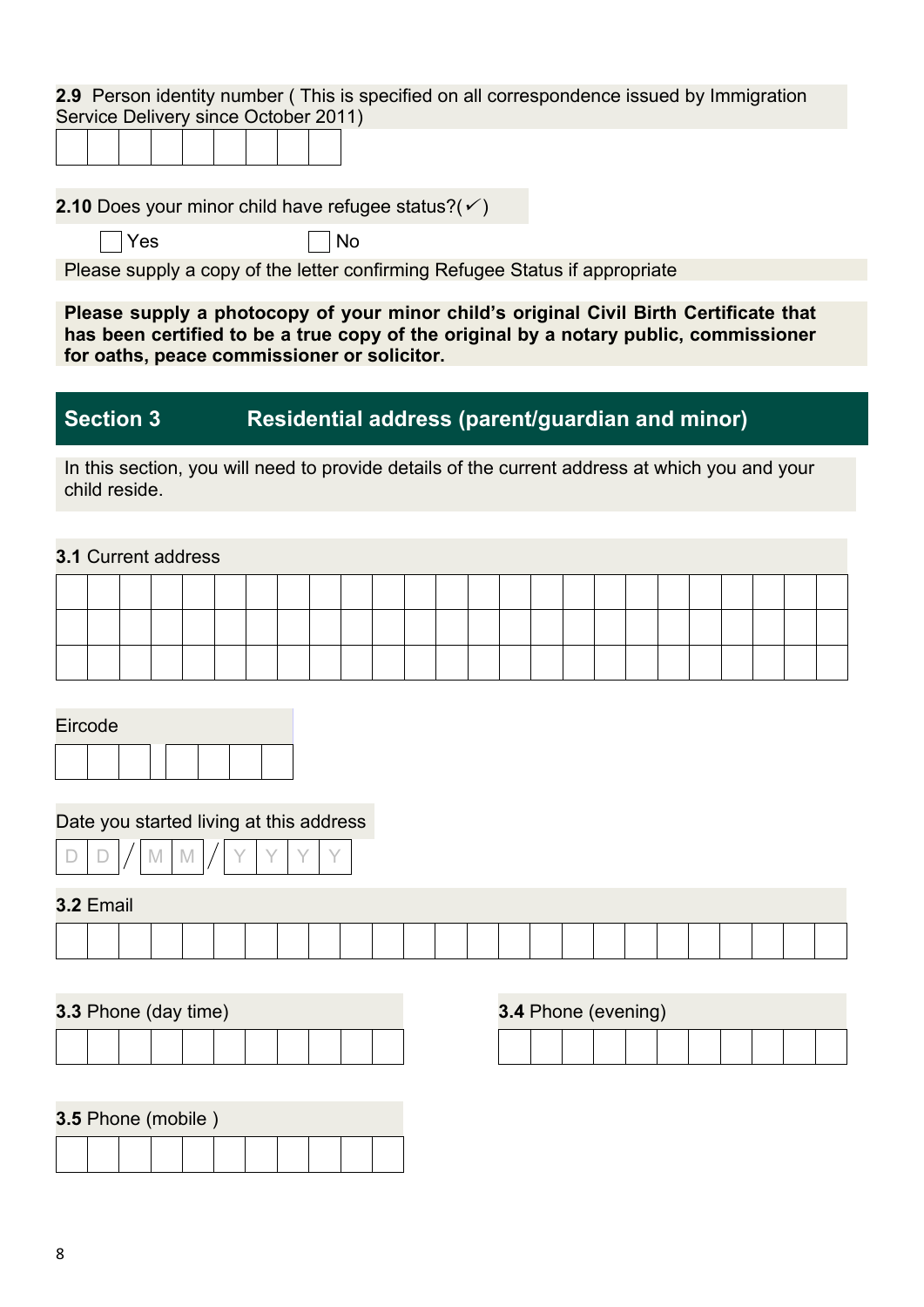# **Section 4 Residency details (minor)**

In this section, you will need to provide the date your child arrived in the State, their passport number and the number of years your child has resided in the State.

# **4.1** Date of arrival in Ireland D | D | / | M | M | / | Y | Y | Y | Y **4.2** Passport number **4.3** Number of years resident in the State

# **Section 5 Education details (minor)**

In this section, you will need to provide details of your child's current school, the date they enrolled in the school and details of their attendance since they enrolled.

#### **5.1** Name of school

#### **5.2** Date of enrolment



## **5.3** Periods of attendance

| <b>From</b> |  |  |                         |               |  |  |  |  |                                    |  |            | To           |  |  |  |
|-------------|--|--|-------------------------|---------------|--|--|--|--|------------------------------------|--|------------|--------------|--|--|--|
|             |  |  | <b>IVI</b>              | I V I         |  |  |  |  | $\sim$<br>$\sim$                   |  | <b>IVI</b> | I V I        |  |  |  |
|             |  |  | $\mathbf{1} \mathbf{V}$ | $\mathsf{IV}$ |  |  |  |  | $\overline{\phantom{a}}$<br>$\sim$ |  | <b>IVI</b> | $\mathbf{v}$ |  |  |  |

# **Declaration**

#### I

being the parent / guardian of the person to whom the particulars above relate, hereby apply on his/her behalf to the Minister for Justice for a certificate of naturalisation.

| Signature of parent / guardian |   |  |             |     |  |  |  |
|--------------------------------|---|--|-------------|-----|--|--|--|
| <b>Date</b>                    | - |  | $\mathbb N$ | IVI |  |  |  |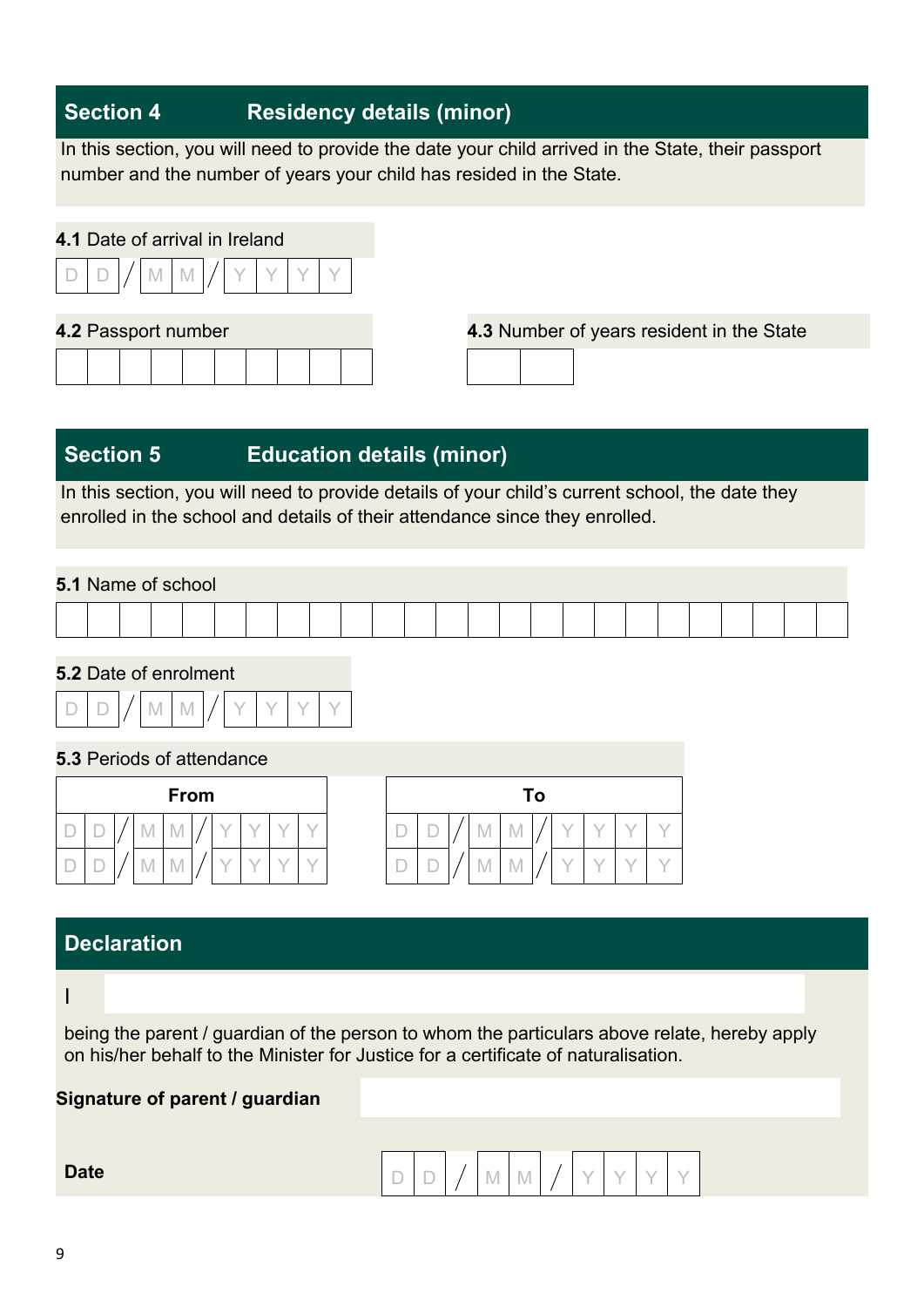# **Checklist**

If you submit the application form without all of the required documentation, if photocopies of certificates are not certified as true copies of the originals, if the form is not fully completed or if the statutory declaration has not been completed correctly, your application will be refused as the application requirements under Section 17 of the Irish Nationality and Citizenship Act 1956, as amended, are not satisfied and your application fee will not be refunded.

| <b>Document description</b>                                                                                                                                                                                                                                                                                             | Tick $\checkmark$ if submitted |
|-------------------------------------------------------------------------------------------------------------------------------------------------------------------------------------------------------------------------------------------------------------------------------------------------------------------------|--------------------------------|
| <b>Statutory Application Fee</b>                                                                                                                                                                                                                                                                                        |                                |
| The statutory application fee of €175 in the form of a Banker's Draft only, made<br>payable to the Secretary General, Department of Justice. Postal orders, personal or<br>business cheques are not acceptable. This fee is non-refundable and is required for<br>each application for a certificate of naturalisation. |                                |
| <b>Identity documents</b>                                                                                                                                                                                                                                                                                               |                                |
| A full colour copy of your child's entire current in date passport and any previous<br>passports valid during periods of residence in the state. The colour copy must be<br>certified by a solicitor, commissioner for oaths, peace commissioner or notary public.<br>Please see page 12 for full instructions.*        |                                |
| A photocopy of your minor child's original Civil Birth Certificate that has been certified<br>to be a true copy of the original by a notary public, commissioner for oaths, peace<br>commissioner or solicitor.)**                                                                                                      |                                |
| Two colour passport photographs of your child taken within 30 days of the date of<br>application.<br>Please write your child's PPSN on the back of the photographs.                                                                                                                                                     |                                |
| A copy of your Naturalisation Certificate.                                                                                                                                                                                                                                                                              |                                |
| <b>Residency</b>                                                                                                                                                                                                                                                                                                        |                                |
| A copy of the letter confirming your child's refugee status if appropriate                                                                                                                                                                                                                                              |                                |
| Original (not photocopies of) school letters from each school attended by your child from his<br>or her date of arrival in the State to date of application. The school letters must show<br>enrolment dates, periods of attendance and the number of days attended in each school<br>year.                             |                                |
| If your child has attended school in Ireland for less than three years                                                                                                                                                                                                                                                  |                                |
| A letter from the Department of Social Protection stating that you are receipt of child<br>benefit for your child, and the date on which payment commenced<br><b>AND</b>                                                                                                                                                |                                |
| A letter from your doctor stating that your child is registered with the practice, the date<br>your child was first registered and the dates your child attended the surgery, including<br>your child's Patient Immunisation Record where applicable                                                                    |                                |
| If your child is 16 years of age or older on the date of application                                                                                                                                                                                                                                                    |                                |
| A copy of their current Irish Residence Permit issued by the Garda National Immigration<br>Bureau (GNIB) or Immigration Service Delivery (ISD) as appropriate (this does not apply<br>to EU/EEA citizens)                                                                                                               |                                |
| Please ensure that you have completed the Parent / Guardian Consent form                                                                                                                                                                                                                                                |                                |
| <b>Please ensure</b>                                                                                                                                                                                                                                                                                                    |                                |
| You have read and understood the information relating to your data protection rights                                                                                                                                                                                                                                    |                                |
| You have answered all questions in this form                                                                                                                                                                                                                                                                            |                                |
| You have enclosed the Statutory Application Processing Fee of €175                                                                                                                                                                                                                                                      |                                |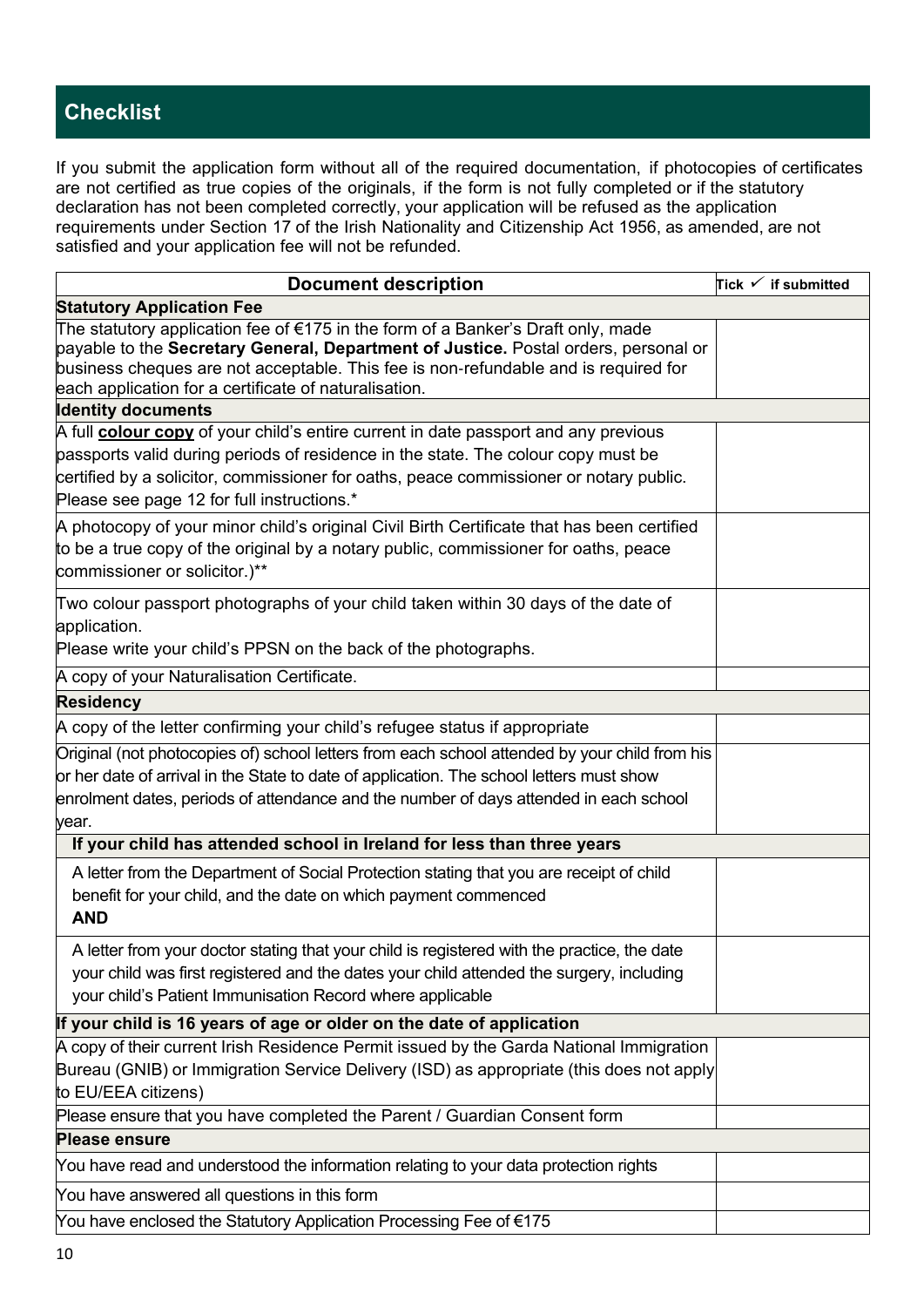| All photocopies of certificates are certified i.e. stamped and signed "true copy of the |  |
|-----------------------------------------------------------------------------------------|--|
| original" by a solicitor, commissioner for oaths, notary public or peace commissioner   |  |
| You have enclosed copies of certified translations of any documents that are in a       |  |
| language other than English or Irish                                                    |  |

#### **Note regarding copies and certified copies:**

- Where a certified copy is required, you must take your original certificates/documents to your solicitor, or a notary public, commissioner for oaths or peace commissioner and ask them to make a photocopy of each document and certify that it is a true copy of the original i.e. stamp and sign it "True copy of the original".
- If certificates/documents are not in English or Irish, a translation by a professional translator is required. A copy of the translation as well as the copy of the original document must be provided. Please note that we may also seek to establish the authenticity of documents submitted with authorities of the issuing country.

\* Persons making an application for a certificate of naturalisation are required to provide satisfactory evidence of their identity and nationality. This is usually in the form of a currently valid passport and may include other original supporting documents, such as a previously held or out of date passport, and birth certificate. In rare circumstances where an applicant cannot produce their current passport, or a previous passport, birth certificate or other supporting documents the applicant will be required to provide a full explanation. Such explanation should be, where possible, be supported by satisfactory evidence that they have attempted to obtain such documentation and correspondence from the relevant authorities or embassy responsible for the issuing of passports and birth certificates in their country, clearly stating the reasons the documentation cannot be provided. Immigration Service Delivery will consider the explanation given and, if satisfied it is for reasons genuinely beyond the applicant's control, may suggest alternative means to the person to assist in establishing their identity and nationality.

\*\* If you do not have your minor child's birth certificate you should get it from the relevant authorities in the country where your birth was registered **before** making an application for a certificate of naturalisation.

#### **Use of Birth Affidavit**

In certain limited and exceptional circumstances, a birth affidavit may be accepted in lieu of a Birth Certificate where you can show satisfactory evidence that the certificate is not available and cannot be obtained. If you are not in possession of, or have lost, your birth certificate, an affidavit will NOT be accepted. You must obtain it from the relevant authorities before applying.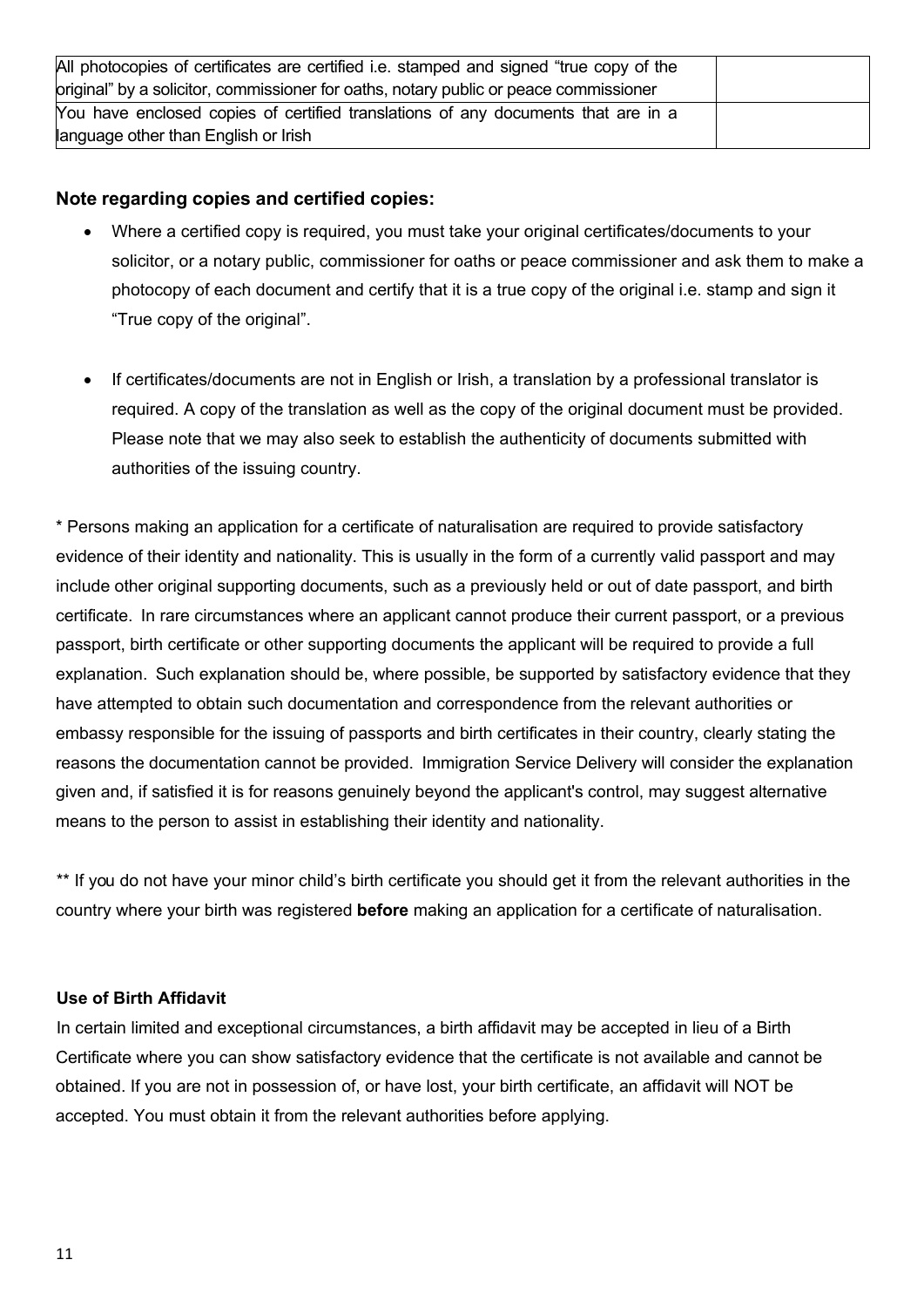# *Instructions for person certifying a passport*

Please bring this page to the person certifying your passport (a solicitor, commissioner for oaths, peace commissioner or notary public) and ask them to follow the instructions below and complete the form overleaf. Please include this form with your application.

The following actions should be undertaken by a solicitor, commissioner for oaths, peace commissioner or notary public when certifying a passport on behalf of a person making a citizenship application;

- 1. Ensure that all pages of the passport(s) have been photocopied in colour including;
	- o **Cover- Front and Back**
	- o **Biometric page and all internal pages even if blank**
- 2. Confirm the applicant's identity by checking the biometric page of the actual passport which contains the photograph, name etc...,
- 3. Check that the colour copy is a true copy of the original passport
- 4. Then stamp and initial all of the colour copy pages and complete the confirmation overleaf to certify that the copy of the passport being submitted is a true copy.